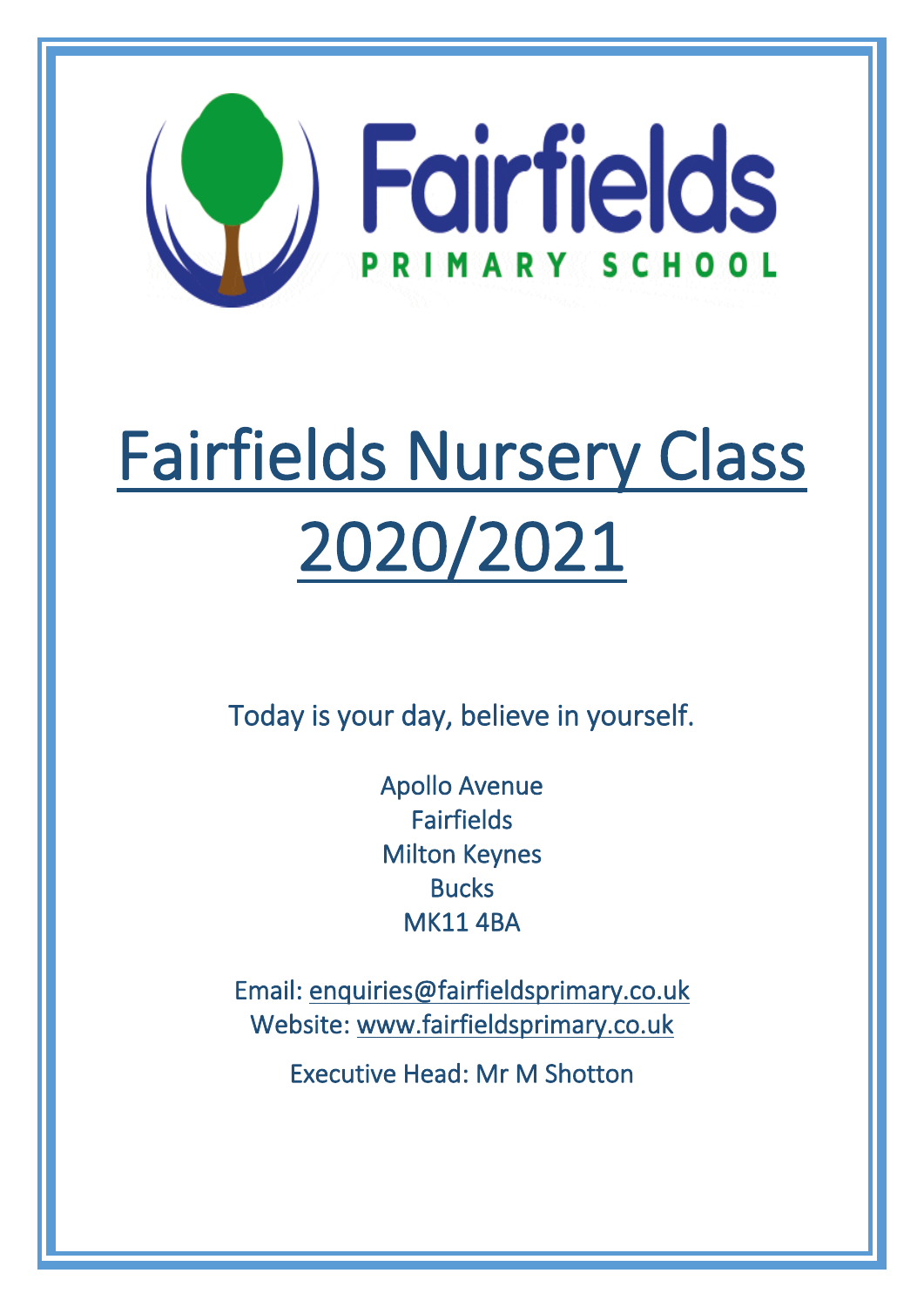

Fairfields Primary School is pleased to offer Nursery Class places for 3 and 4 year olds with sessions running during every morning and afternoon. We are committed to providing an exceptional quality Early Years Education delivered by experienced and highly qualified staff. Working closely with parents and carers, our aim is to provide the very best platform to enable children to fulfil their potential in a secure and caring environment, immersed in the core values, ethos and aims of Fairfields Primary School

Please visit our website - **<http://www.fairfieldsprimary.co.uk/>** to register your child for a place in the Nursery Class.

# **Aims and Ethos**

As Fairfields Nursery is part of Fairfields Primary School, we share the same ethos and aims as the main school.

# Today is your day! Believe in yourself! Achieve together, step by step!

# **Our Vision**

"Our vision is for Fairfields to become the 'beating heart of our community' changing and adapting as our extended family grows; transforming individual dreams and aspirations into collaborative goals as we journey together toward excellence."

"At Fairfields Primary School high expectations of learning, behaviour and respect for each other will underpin everything we do. Our teachers will strive to create independent, articulate thinkers and learners who have the confidence to achieve their ambitions. This will drive us in our pursuit for excellence every day."

# At Fairfields Primary:

- We aspire to janite a passion for life-long learning
- We are committed in our pursuit for excellence
- We are committed to give our children the best possible future life chances, without limits on learning, attainment and achievement. We have a genuine belief that, given the opportunities, every child can succeed
- We aspire to develop great thinkers, who are independent, resilient and embrace challenges and new experiences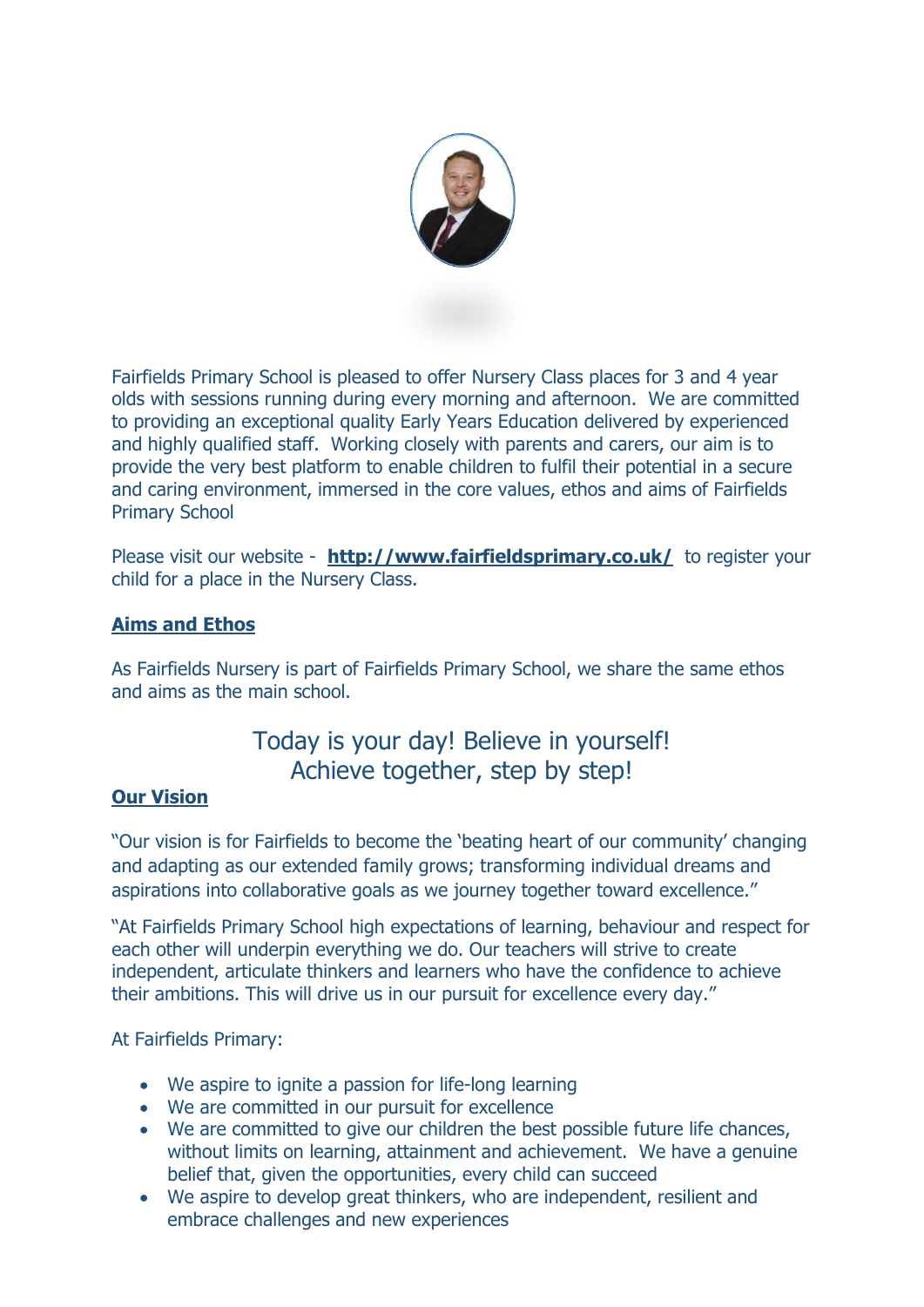- We encourage cooperation and collaboration, everyone taking responsibility for all that they say and do
- We provide exciting but safe and secure spaces, indoors and outdoors, where children can explore, discover and experiment
- We value everyone as an individual and encourage respect for others and their opinions
- We aim to develop a strong community spirit in our children that helps them to become positive, active, responsible citizens in the future
- We celebrate and respect the diverse community in which we live and appreciate our responsibilities as global citizens

# **Our ethos**

We aim to create an ethos where:

- A welcoming atmosphere is created in school, where children, staff, parents and visitors feel valued.
- Our children are happy, feel safe and supported and enjoy coming to school.
- Our children demonstrate good manners and show consideration to and for others.
- Our children are keen, enthusiastic and totally engaged in their learning.
- There is a growth mind-set. We stay positive, we value learning form mistakes and we keep going when things become tough.
- Our children are reflective and thoughtful about their and thoughtful about their experiences.
- Our children are motivated and have the confidence to challenge themselves as learners.
- Our school environment supports children's learning and values their achievements.
- Teaching is creative, exciting and stimulates and extends children's thinking.
- Our children have a genuine pride in themselves, their efforts and achievements. Talents and creativity are nurtured and encouraged.
- Our staff are committed professionals who demonstrate a love of teaching, a passion for their own, as well as children's learning and development, and genuine care for the children they teach.
- We have high expectations for all within our community to ensure that we demonstrate the very best standards of conduct, moral purpose and integrity.

# **Nursery Admissions**

Fairfields Nursery will accept applications for any child, aged three or older. In addition, Fairfields Nursery can offer limited places to children who are 2 if they meet the criteria for free early education and childcare.

You can register your child by filling in an online application form which is available on our website under the Nursery drop down menu.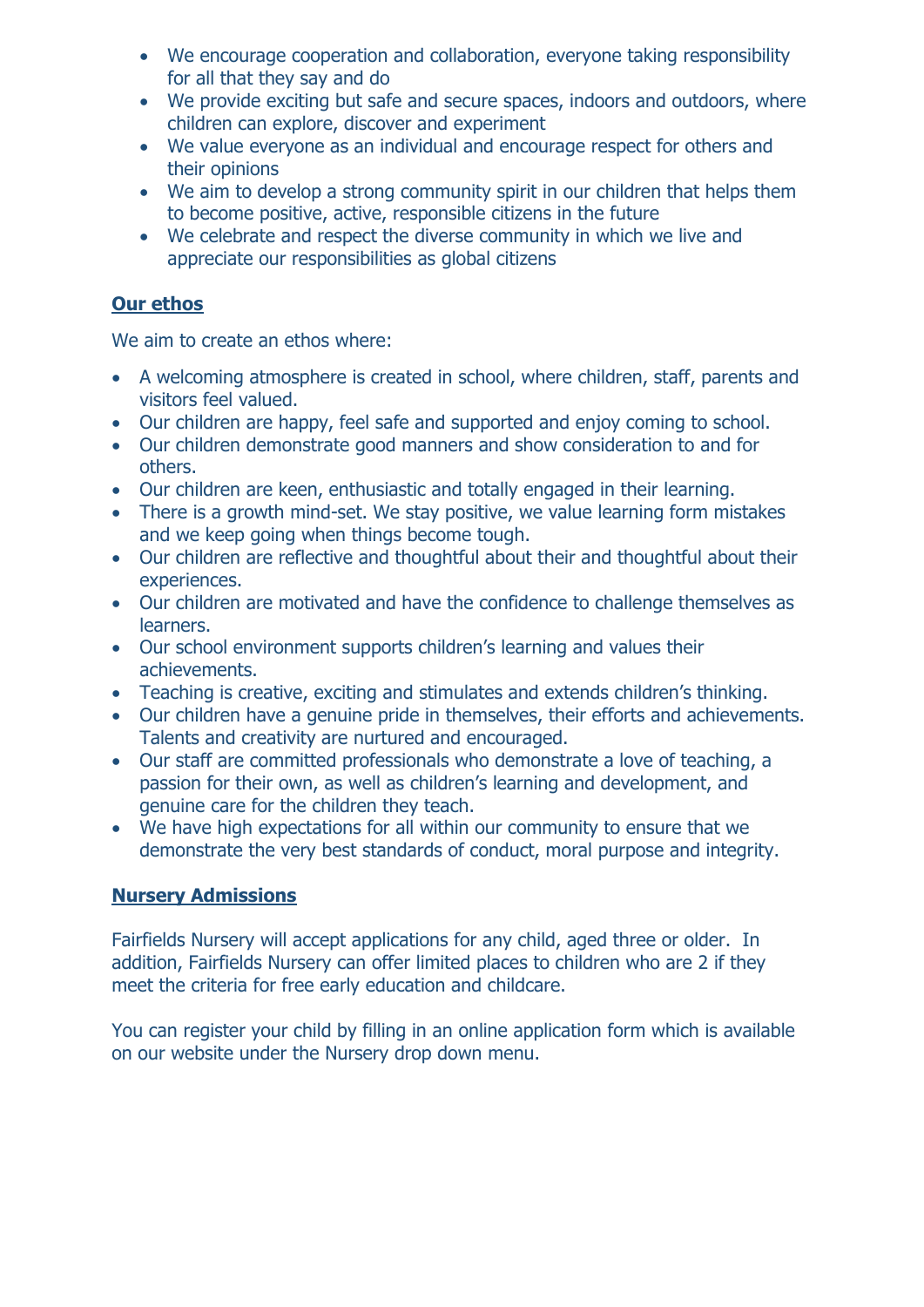| <b>Your Child's Date of Your Birth</b>           | <b>Nursery Start Date</b><br>(All start dates are<br>subject to availability) | <b>Reception Class</b><br><b>Start Date</b> |
|--------------------------------------------------|-------------------------------------------------------------------------------|---------------------------------------------|
| 1st September 2015 - 31st December 2015          | January 2019                                                                  | September 2020                              |
| 1st January 2016 - 23rd March 2016               | <b>April 2019</b>                                                             | September 2020                              |
| $24th$ March 2016 - 31 <sup>st</sup> August 2016 | September 2019                                                                | September 2020                              |
| 1st September 2016 - $31st$ December 2016        | January 2020                                                                  | September 2021                              |

# **NB Free Early education funding starts the term after the child turns 3**

If there are more applications to the nursery than places available, then the Fairfields Primary School Admissions criteria will be applied.

**\*\* Please note, although Fairfields Nursery is part of Fairfields Primary School, attendance at the Nursery does not guarantee future admission to the Reception Year at Fairfields Primary School.** 

**To gain admission to the main school, parents/carers must apply to the Local Authority through the Starting School Admissions Process.** 

# **Fairfields Nursery Learning and Assessment**

# **Purpose and Aims of the EYFS**

The Statutory Framework for Early Years Foundation Stage states: 'Every child deserves the best possible start in life and the support that enables them to fulfil their potential. Children develop quickly in the early years and a child's experiences between birth and age five have a major impact on their future life chances. A secure, safe and happy childhood is important in its own right. Good parenting and high quality early learning together provide the foundation children need to make the most of their abilities and talents as they grow up.

The Early Years Foundation Stage (EYFS) sets the standards that all Early Years Providers must meet to ensure that children learn and develop well and are kept healthy and safe. It promotes teaching and learning to ensure children's 'school readiness' and gives children the broad range of knowledge and skills that provide the right foundation for good future progress through school life.'

**At Fairfields Nursery we follow the EYFS Framework.** We use the document for essential advice and guidance to evaluate the practice and quality in our setting to ensure every child makes age appropriate progress. We will work with you to carefully document the progress of your child through their home and Nursery experiences. The EYFS Framework will also be used in your child's Reception year at Fairfields Primary School and this personalised learning journey then forms part of the smooth transition to Year One.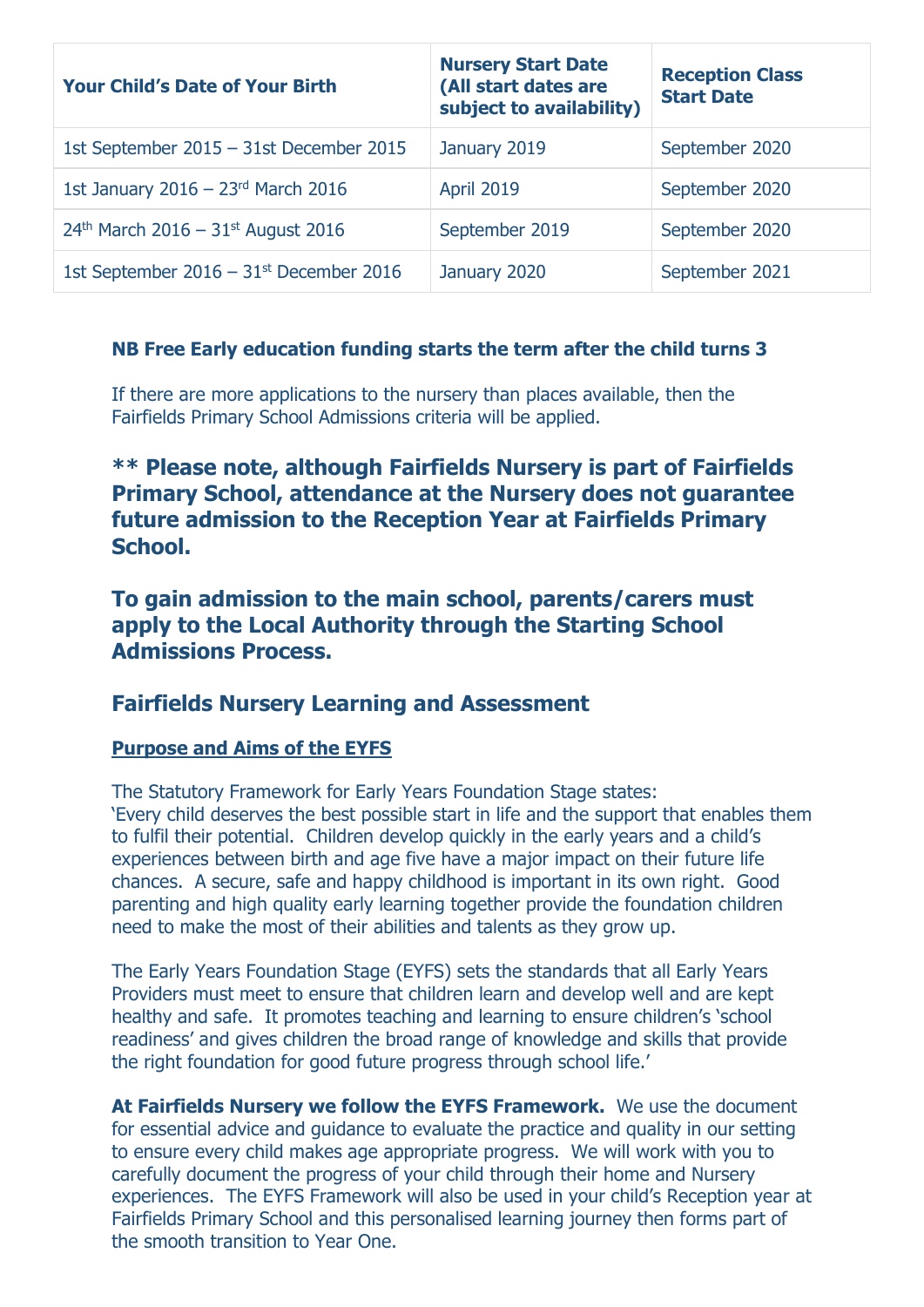# **Overarching Principles**

The EYFS principles guide the work of all practitioners and are grouped into four distinct but complementary themes;

These are:

- Every child is a unique child, who is constantly learning and can be resilient, capable, confident and self-assured
- Children learn to be strong and independent through positive relationships
- Children learn and develop well in enabling environments
- Children develop and learn in different ways and at different rates

In planning and guiding children's activities, we reflect on the different ways the children learn and we ensure that our practice reflects the three characteristics of effective learning:

- **playing and exploring** children investigate and experience things, and 'have a go'
- **active learning** children concentrate and keep on trying if they encounter difficulties, and enjoy achievements
- **creating and thinking critically –** children have and develop their own ideas, make links between ideas, and develop strategies for doing things

# **The Early Learning Goals and Educational Programme**

The EYFS promotes effective practice through each of the seven areas of learning to support children through various stages of maturity and development. All areas of learning and development are important and inter-connected.

Three areas are particularly crucial for igniting children's curiosity and enthusiasm for learning, and for building their capacity to learn, from relationships and thrive.

# **These three prime areas are:**

**Communication and Language** development involves giving children opportunities to experience a rich language environment; to develop their confidence and skills in expressing themselves; and to speak and listen in a range of situations.

**Physical development** involves providing opportunities for young children to be active and interactive; and to develop their coordination, control, and movement. Children, must also be helped to understand the importance of physical activity, and to make healthy choices in relation to food.

**Personal, social and emotional** development involves helping children to develop a positive sense of themselves, and others; to form positive relationships and develop respect for others; to develop social skills and learn how to manage their feelings; to understand appropriate behaviour in groups; and to have confidence in their own abilities.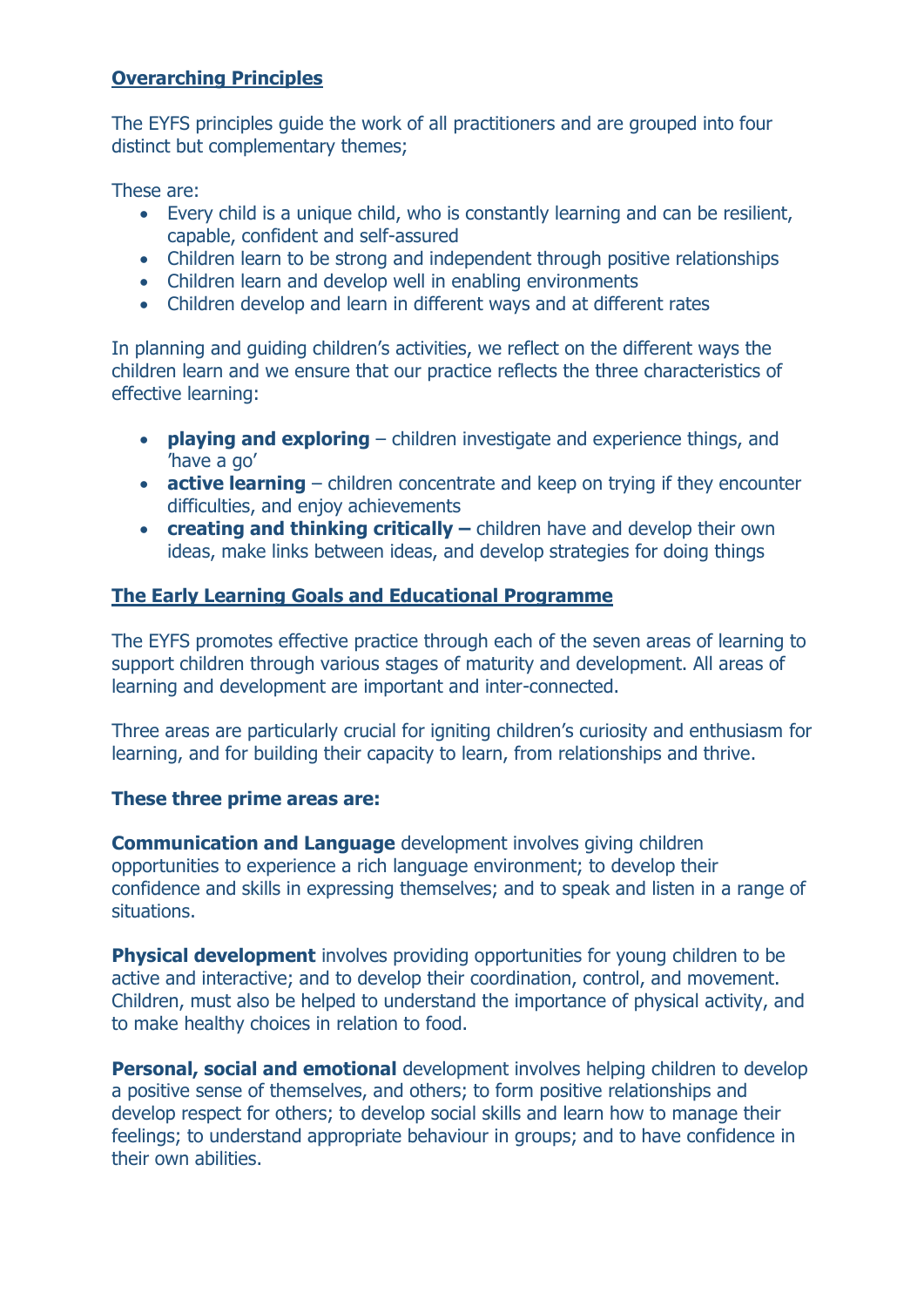# **The Fours specific areas are:**

Literacy development involves encouraging children to link sounds and letters and to begin to read and write. Children must be given access to a wide range of reading materials (books, poems, and other written materials) to ignite their interest.

**Mathematics** involves providing children with opportunities to develop and improve their skills in counting, understanding and using numbers, calculating simple addition and subtraction problems; and to describe shapes, spaces and measures.

**Understanding the world** involves quiding children to make sense of their physical world and their community through opportunities to explore, observe and find out about people, places, technology and the environment.

**Expressive arts and design** involves enabling children to explore and play with a wide range of media and materials, as well as providing opportunities and encouragement for sharing their thoughts, ideas and feelings through a variety of activities in art, music, movement, dance, role-play, and design and technology.

Each of the seven areas of learning are seen by our practitioners as being equally important with each area being connected to each other and underpinned by all of the principles in the EYFS.

# **Planning**

Staff plan experiences which enable your child to progress and experience all aspects of the EYFS curriculum. Children learn best when they are actively involved in something they enjoy. If you spend any time in our setting it will become obvious that the children spend a great deal of time "playing". Play has a serious purpose for each child: it is his or her main learning tool. Play offers a child a means of exploring and understanding the world and his or her place in it. Our engaging learning environment is carefully structured and tailored to meet each child's individual needs.

# **Assessment and Observations**

During their time with us, observations are made on your child. Our observations help us to understand your child's level of achievement, interests and learning styles, and to shape learning experiences that reflect our observations. These are collated by your child's Key Person and your child's progress will be discussed and shared regularly with you. Parental contributions also form part of our online learning journey. As a parent/carer you are entitled to see this information at any time, by making an appointment with the staff. All assessments made will be passed to your child's Reception Class on entering school to ensure prior achievements are built upon.

# **Fairfields Nursery**

**Placing your child in any Nursery environment will of course raise lots of questions for you. We hope some of these may be answered below. For any other questions, please do not hesitate to contact us!**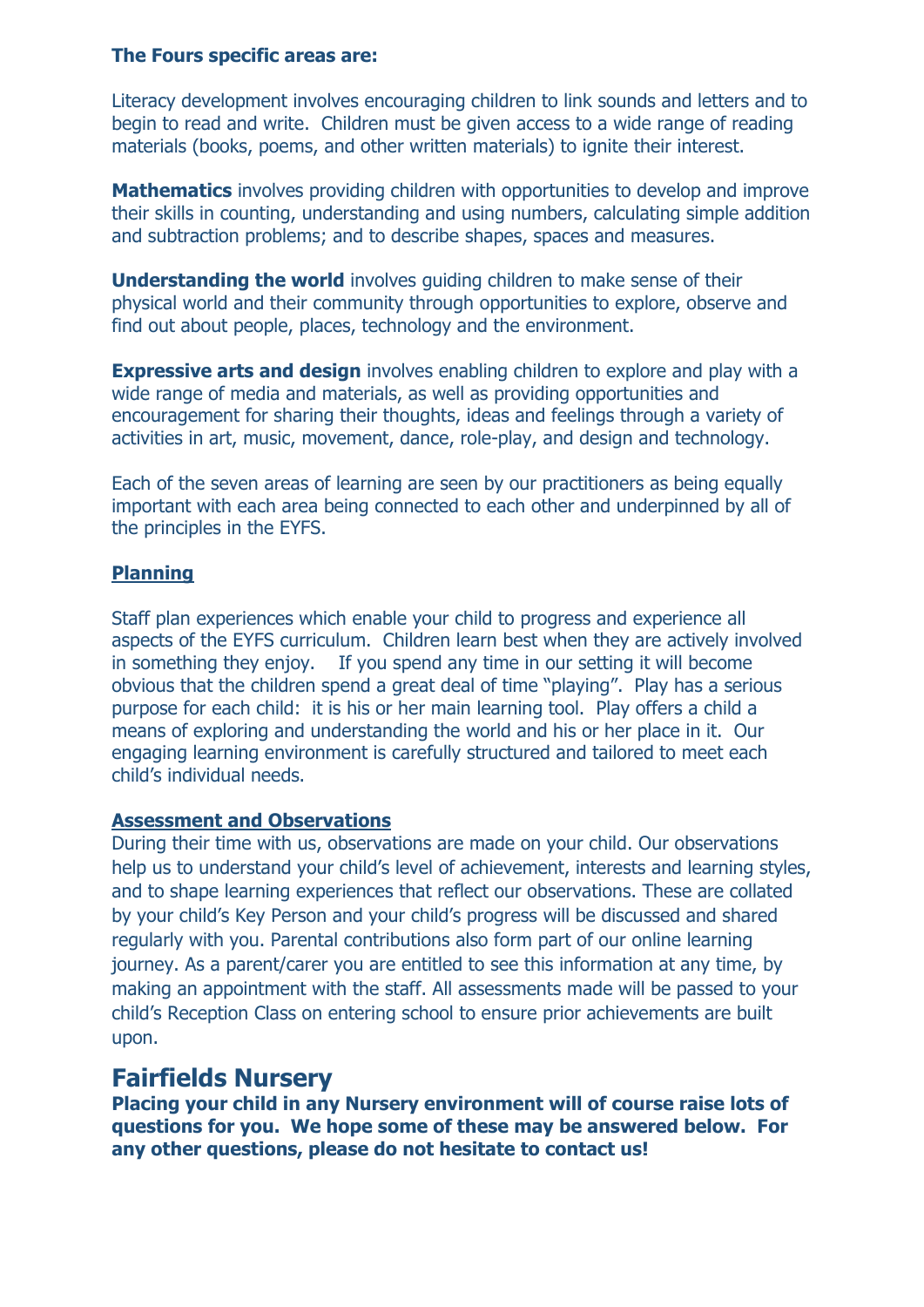# **Frequently Asked Questions**

#### **What sessions can my child do?**

A range of session times are on offer, Monday to Friday, during term time.

#### **Can I choose the day my child comes?**

No, the day sessions are set to ensure the best educational experience for your child.

#### **Nursery sessions:**

5 x Morning Sessions 8.30am – 11.30am

5 x Afternoon Sessions 12.30pm – 3.30pm

Lunchtime Sessions (flexible and available at a cost to those attending morning and afternoon sessions) 11.30am – 12.30pm

5 x Full Day Sessions (30 hours funded places) 8.30am-2.30pm

End of Day Session (flexible and available at a cost to those attending full day 30 hour funded sessions) 2.30pm – 3.30pm

# **Can I pick my child up earlier / later than the session time?**

No, the session times are set to ensure the best educational experience for your child.

# **Do I pay fees?**

Children are entitled to government funding for up to 15 hours of childcare from the term after they turn 3. Additionally, we will be offering 30 hour funded places to eligible families. There are criteria your child must meet to access this funding. For further information about this please go to: **[https://www.gov.uk/help-with](https://www.gov.uk/help-with-childcare-costs/free-childcare-and-education-for-2-to-4-year-olds)[childcare-costs/free-childcare-and-education-for-2-to-4-year-olds](https://www.gov.uk/help-with-childcare-costs/free-childcare-and-education-for-2-to-4-year-olds) . However, should your child's attendance fall below 63% in a term then you will be liable for the shortfall.** 

If you require further sessions in addition to the funded hours each week for your child, additional charges will apply. Bookings for additional hours are processed through Parent Mail and must be paid for at the time of booking. There are no reductions for absence or holidays.

# **Session Costs**

**Non funded Sessions**  £7.50 per hour

#### **Do you accept childcare vouchers?**

Yes, we will accept childcare voucher payments for all non-funded sessions.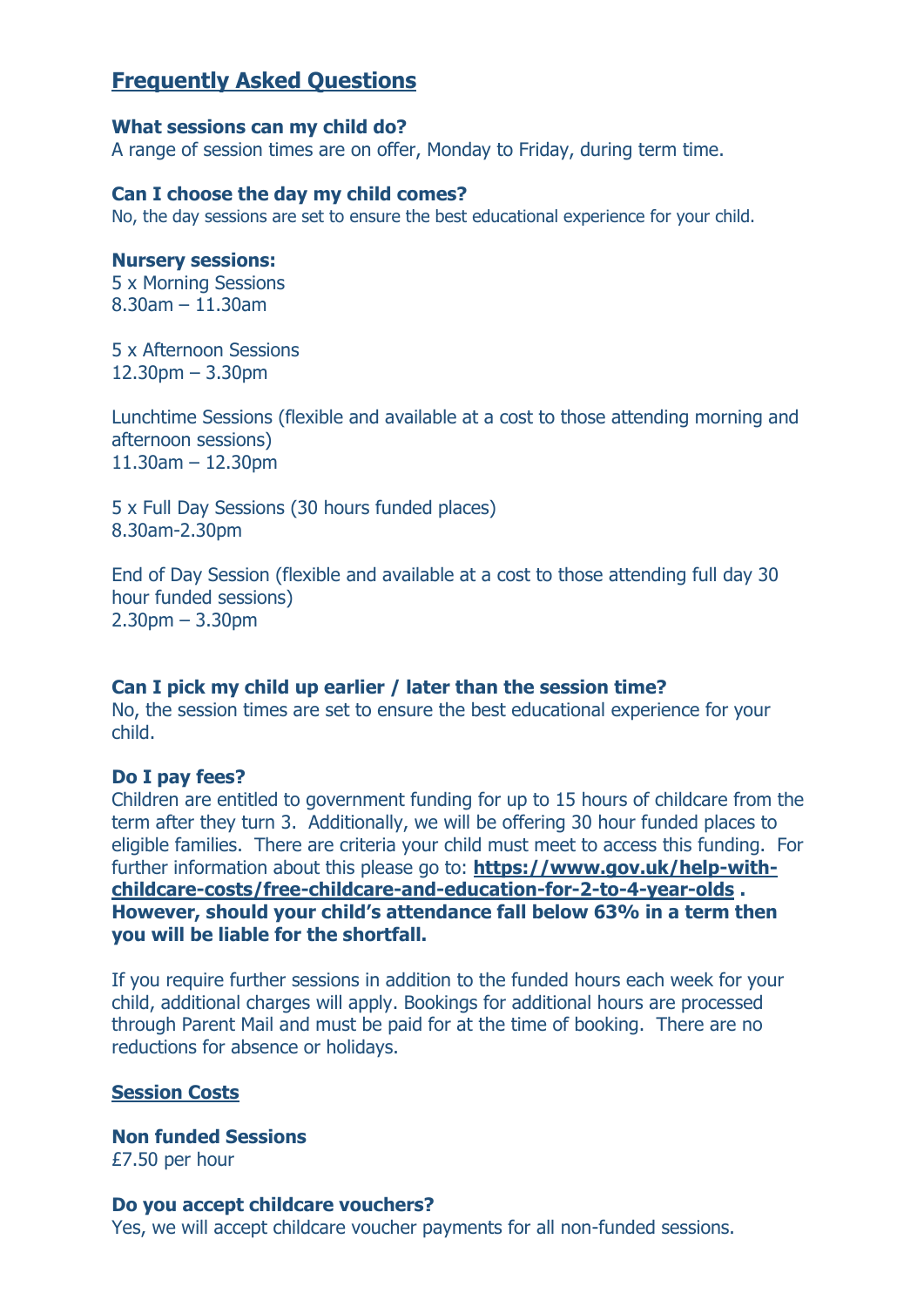# **If I don't want my child to come in the morning, can I use my funded sessions another time?**

Funded sessions can be taken as morning sessions or afternoon sessions subject to availability.

# **How do I register a place for the Nursery?**

Please complete the online registration of interest form [\(http://www.fairfieldsprimary.co.uk/nursery-2/registration/](http://www.fairfieldsprimary.co.uk/nursery-2/registration/) ) we will then contact you to confirm your place.

# **How can I be sure my child will settle and get used to the routines?**

Before your child starts Nursery we will arrange one or two settling in sessions at the Nursery. This allows you and your child to get to know all the staff and your child's key worker. These sessions at the Nursery also allow your child to become familiar with the surroundings. These visits give you an opportunity to share with us any useful information which will help us support your child as they start their educational journey with us. Staff will also make a home visit.

# **Do you have a curriculum? What kind of activities do you provide?**

We use the Early Years Foundation Stage Framework as the foundation for our play and learning. We incorporate this with our children's interests to form the basis of our activities. We provide a range of activities to support every area of development and the children have access to the outdoor area daily. We have a messy/exploratory activity every day and opportunities for large and small group work to enhance social skills.

# **Will my child integrate with the children at Fairfields Primary School?**

Yes, Fairfields Primary School is a family and many activities include all children.

# **If my child is unwell are they allowed to attend? Can you give medication?**

A cough and cold and regular childhood illnesses can be managed. If any medicine is to be administered prior consent must be given. All Policies, including a Policy for Administering Medicine can be viewed on our website. In accordance with our Attendance Policy and Safeguarding Policy, we request that you contact the school office to notify the Nursery every day of your child's absence.

We want the children attending Nursery to be fit and healthy; please do not send your child if they are showing signs of illness. Children may not attend school within 48 hours after the last bout of sickness or diarrhoea.

# **What happens if my child becomes ill whilst at Nursery?**

If your child becomes ill, we will contact you immediately and ask you to collect your child if required. To support us with this we ask that you ensure that the contact numbers you provide are up to date and accurate.

# **What if my child has antibiotics?**

As stated in our Administering Medicines Policy, we are happy to administer antibiotics which have been prescribed by a doctor. We will require you to complete a medication form giving us consent to administer the medicine.

# **My child has Asthma, is that a problem?**

No, we are able to administer inhalers with your consent. We ask that you have an extra inhaler, in a named container, to leave at Nursery at all times.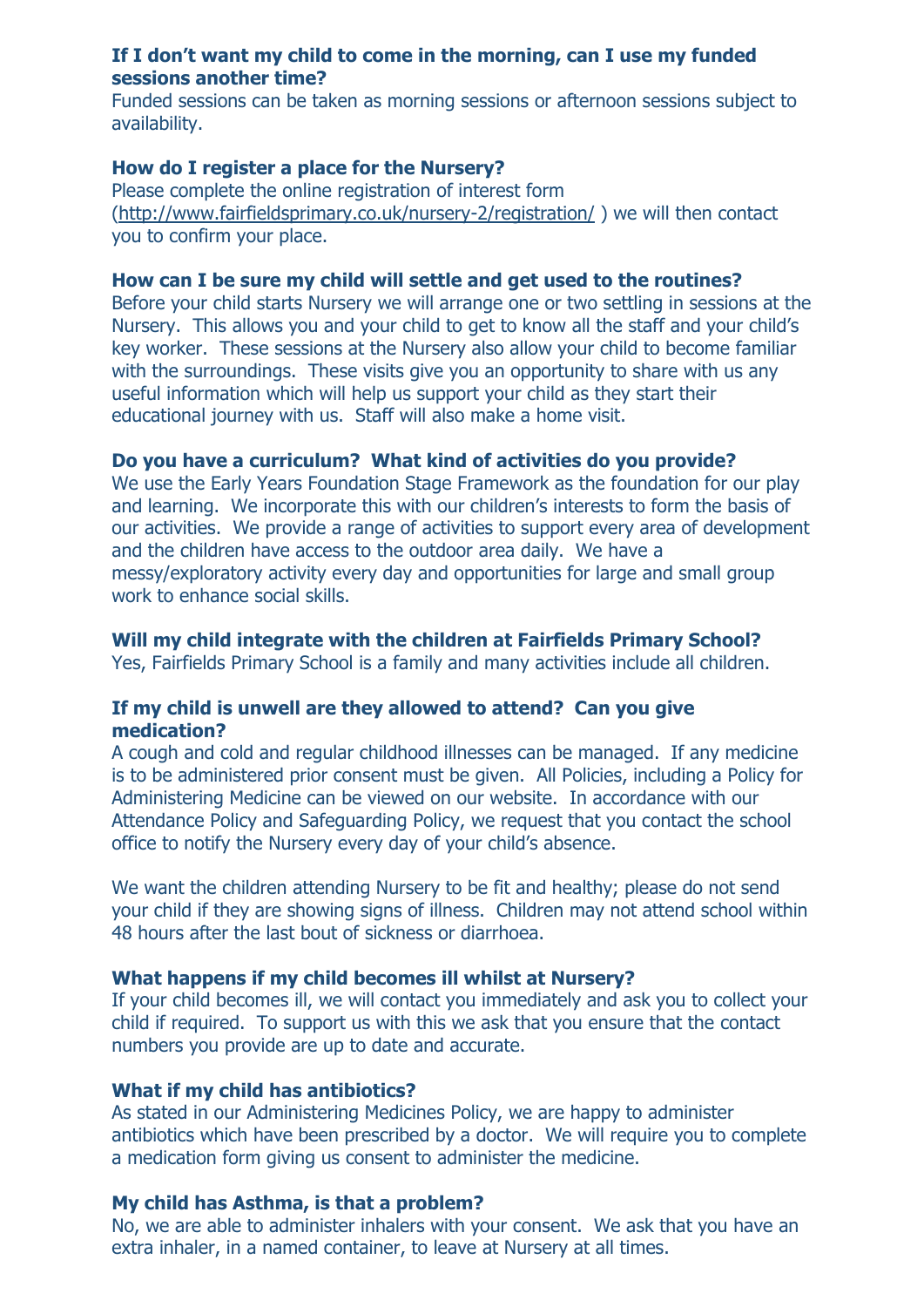# **What if my child has an accident?**

We have a First Aid Policy in place and all staff are aware of the procedures to follow. The majority of our staff have paediatric first aid qualifications, which are updated every three years. We inform you of any accident involving your child and, if necessary, ask you to sign the accident form at the end of the day. In the unlikely event of a serious injury you would be advised immediately if medical attention is / was required, and if necessary an ambulance will be called.

# **What if I can't get to the Nursery in time for the session closing? Can I send someone else?**

If you can't get to the Nursery in time to collect your child at the end of the session you may send someone else but they must be over 16 years old. This person must have consent to collect your child. Fairfields Primary School is committed to ensuring that all our children and young people are safe and feel safe and secure in their surroundings. This is why we request each child is provided with a unique password. This password should be treated confidentially and only shared with those that may be required to collect your child from school on behalf of yourself.

# **School Lunches**

You may opt to purchase a healthy two-course meal (a choice of a main meal, a vegetarian option or a meat or vegetarian sandwich lunch and fresh fruit) for £2.50 or send your child to Nursery with a healthy packed lunch. We are committed to encouraging and helping children to make healthy nutritional choices.

# **Do you offer wrap around care, so my child can stay longer hours?**

Wrap around care is available until 6.00 pm if required.

# **Do you cater for dietary requirements?**

On application for a place we ask you to provide information of dietary requirement and/or known allergies to ensure individual needs are catered for.

# **My child has Special Educational Needs, is that a problem?**

No. we operate a comprehensive SEND and Inclusion Policy. We will work collaboratively with parents and other professionals to ensure the needs of your child are met.

# **Is there a Nursery Uniform?**

Fairfields Primary Nursery has a uniform which your child is expected to wear to all sessions. The uniform can be purchased from Maisies in Wolverton.

- Purple sweatshirt or cardigan with school logo
- Purple polo shirt with or without school logo
- Black joggers (with or without logo)/black leggings or black school trousers/skirt

We provide aprons for use during 'messy' play; however, we cannot accept liability for damaged or stained clothing. Nursery will also provide waterproof trousers for the children to wear if conditions / activities require this. When choosing clothing please consider articles which the child can manage. This develops their self-esteem and helps them to become independent. Belts, braces, dungarees, trainers and high laced boots are difficult to master. Open-toed sandals are not permitted for Health and Safety reasons. Each child must have a named change of clothes every day.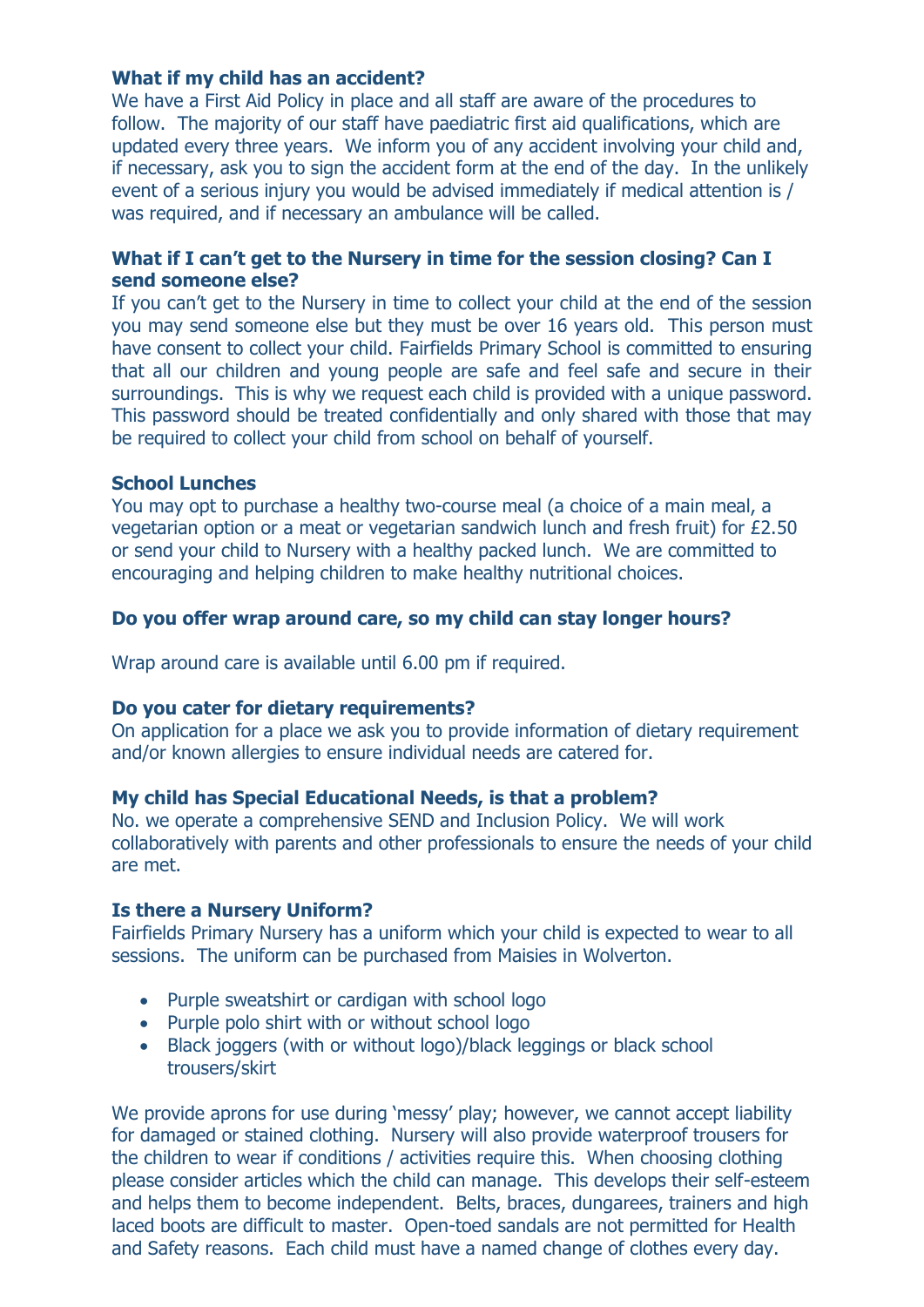We appreciate any clothes loaned by Nursery being returned as soon as possible, freshly laundered and ironed.

Children also have the opportunity to play and learn outside through the whole year. Please ensure they have a coat, hat and gloves as appropriate. During the summer it is essential that suitable footwear is worn; no flip flops, open-toed sandals or bare feet. Please supply a named sun hat and apply sun cream prior to the session.

# **Early Years Pupil Premium**

The Early Years Pupil Premium is additional funding given to Nursery to improve the quality of education provided for 3 and 4 year olds who are considered disadvantaged.

At Fairfields Nursery we will be guided by Fairfields Primary School to ensure the funds are used in the most beneficial way.

# **What are the qualifying benefits to apply for Early Years Pupil Premium funding?**

# **The qualifying benefits to receive Early Years Pupil Premium are:**

(To be entitled to Pupil Premium for funding your family must be in receipt of one of the following benefits to be eligible for a Free School Meal for your child).

- Universal Credit with an annual net earned income of no more than £7,400.
- Income Support
- Income-based Jobseeker's Allowance
- Income-related Employment and Support Allowance
- Support under Part 6 of the Immigration and Asylum Act 1999
- The guarantee element of Pension Credit
- Working Tax Credit run-on (paid for the four weeks after you stop qualifying for Working Tax Credit)
- Child Tax Credit (with no Working Tax Credit) with an annual income of no more than £16,190

If you are getting a qualifying benefit, please do tell us as we will receive extra funding from the Government to support your child's education. If you have any questions, please do not hesitate to contact us.

# **School Readiness**

As children in Fairfields Nursery look to begin their first school year, whether it be Fairfields Primary School or otherwise, ensuring your child is ready for this exciting next stage is a priority for us. We want to ensure your child has the very best foundations on which to build and below is a comprehensive list of the skills and attributes we will work with you on to ensure your child achieves.

- Do I recognise and respond to my own name?
- Can I speak to an adult politely?
- Can I talk in full sentences?
- Am I developing a rich and detailed vocabulary?
- Do I know when to ask for help?
- Am I aware and respectful of my friends around me?
- Can I sit still and listen when asked?